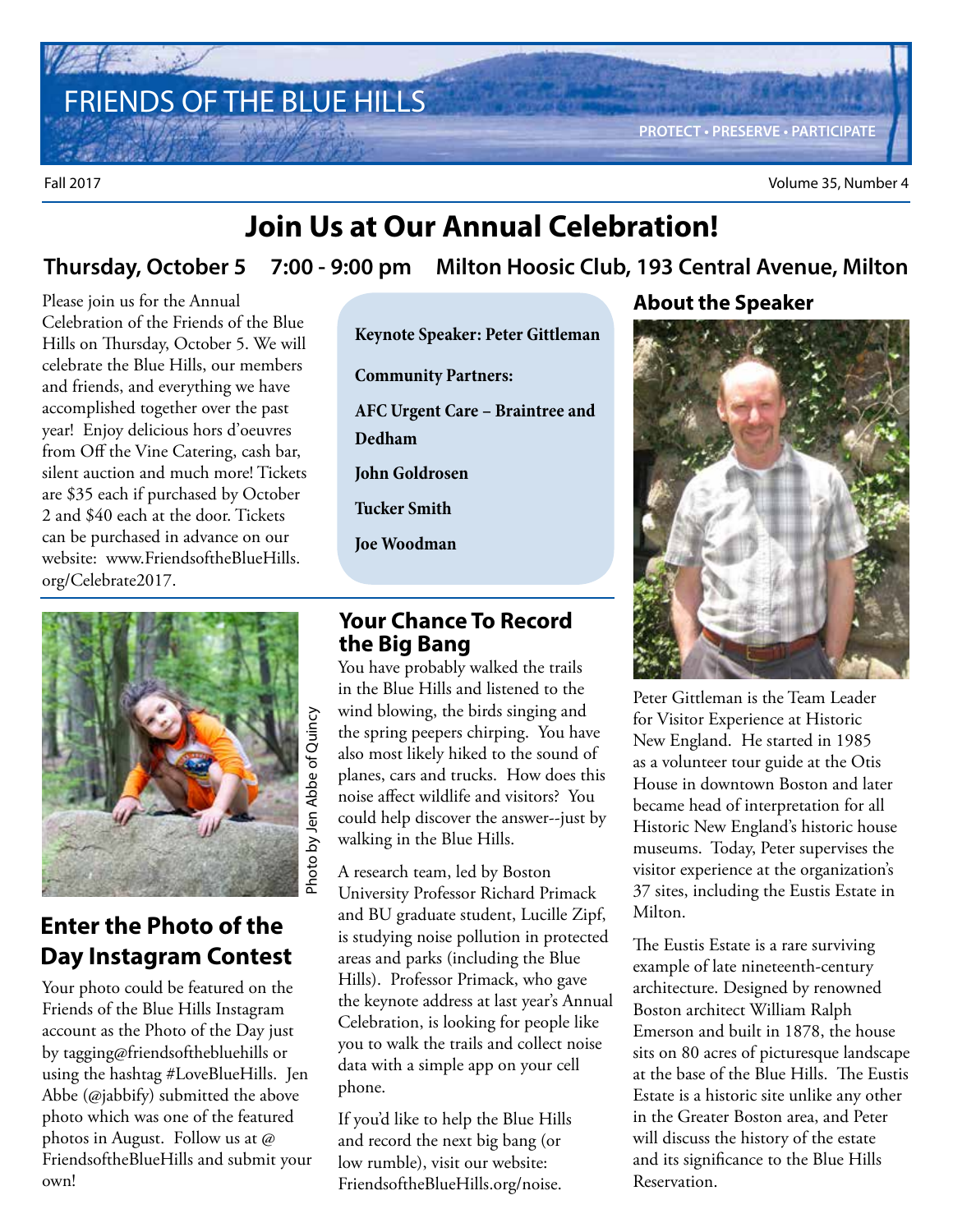### **Members Help Achieve Budget Wins**

A big thank you to our members and friends who advocated for the Blue Hills and helped secure funding for the Reservation in the state budget. And a big thank you to the legislators who worked with our members, including Senator Walter Timilty and State Representatives Bill Dricoll, Bill Galvin, Dan Cullinane, Bruce Ayers, and Mark Cusack. We are grateful for their work to include funding in the budget for key Blue Hills institutions and initiatives, including:

- \$250,000 for the Blue Hills Trailside Museum
- \$100,000 for the Blue Hill Observatory and Science Center
- \$15,000 for a study to improve the safety of trail crossings on Routes 28 and 138

Funding for the trail crossing study is a result of member advocacy to protect visitors who hike the Skyline Trail and cross two busy highways. This study is the first step to improving safety. Funding will also provide crucial resources for programs and research at the Museum and Observatory.



 $\frac{1}{6}$ 

A fox from the Trail Side Museum Photo by Rita Stuopis of Canton

### **Buying Something on Amazon this holiday season?**

Your purchases on Amazon could help the Blue Hills!

Just go to smile.amazon.com… designate the Friends of the Blue Hills as the charity to receive donations… and shop as you normally would! You only need to designate the charity the first time – and the Blue Hills will benefit each time you shop at smile. amazon.com!

#### **The Friends of the Blue Hills newsletter is produced four times a year.**

**Editors: Anne Comber, Judy Jacobs, Barbara Kirby**

**Layout: Donald Souliere**

**Visit us on the web at www.FriendsoftheBlueHills.org or call 781-828-1805 for membership, maps and schedule information. P.O. Box 416, Milton, MA 02186**

| YES! I want to protect the Blue Hills Reservation!                                                                                                                                                                             |                                                                           |                   |                                                                                                     |
|--------------------------------------------------------------------------------------------------------------------------------------------------------------------------------------------------------------------------------|---------------------------------------------------------------------------|-------------------|-----------------------------------------------------------------------------------------------------|
| $\Box$ Basic Membership – \$30<br>Hancock Hill Hero - \$100<br>$\Box$ Chickatawbut Champion – \$500<br>$\Box$ Other                                                                                                            |                                                                           |                   | $\Box$ Ponkapoag Protector – \$50<br>$\Box$ Skyline Steward - \$250<br>Great Blue Guardian -\$1,000 |
| Payment Frequency (Choose one)<br><b>Q</b> Lump sum donation<br>Monthly donation of \$                                                                                                                                         |                                                                           |                   |                                                                                                     |
|                                                                                                                                                                                                                                | <b>Become a Sustainer:</b> $\Box$ Yes, have this gift renew automatically |                   |                                                                                                     |
| $\Box$ I've enclosed a check made payable to Friends of the Blue Hills<br>□ Please charge my □ Mastercard □ Visa □ Discover                                                                                                    |                                                                           |                   |                                                                                                     |
| <b>Card Number</b>                                                                                                                                                                                                             |                                                                           | Exp. date (MM/YY) | Card security code                                                                                  |
|                                                                                                                                                                                                                                |                                                                           |                   |                                                                                                     |
|                                                                                                                                                                                                                                |                                                                           |                   |                                                                                                     |
|                                                                                                                                                                                                                                |                                                                           |                   |                                                                                                     |
| Phone E-mail E-mail E-mail E-mail E-mail E-mail E-mail E-mail E-mail E-mail E-mail E-mail E-mail E-mail E-mail E-mail E-mail E-mail E-mail E-mail E-mail E-mail E-mail E-mail E-mail E-mail E-mail E-mail E-mail E-mail E-mail |                                                                           |                   |                                                                                                     |
| Please mail to Friends of the Blue Hills                                                                                                                                                                                       |                                                                           |                   |                                                                                                     |
| P.O. Box 416, Milton, MA 02186                                                                                                                                                                                                 |                                                                           |                   |                                                                                                     |
| You may also donate through our secure server at FriendsoftheBlueHills.org.                                                                                                                                                    |                                                                           |                   |                                                                                                     |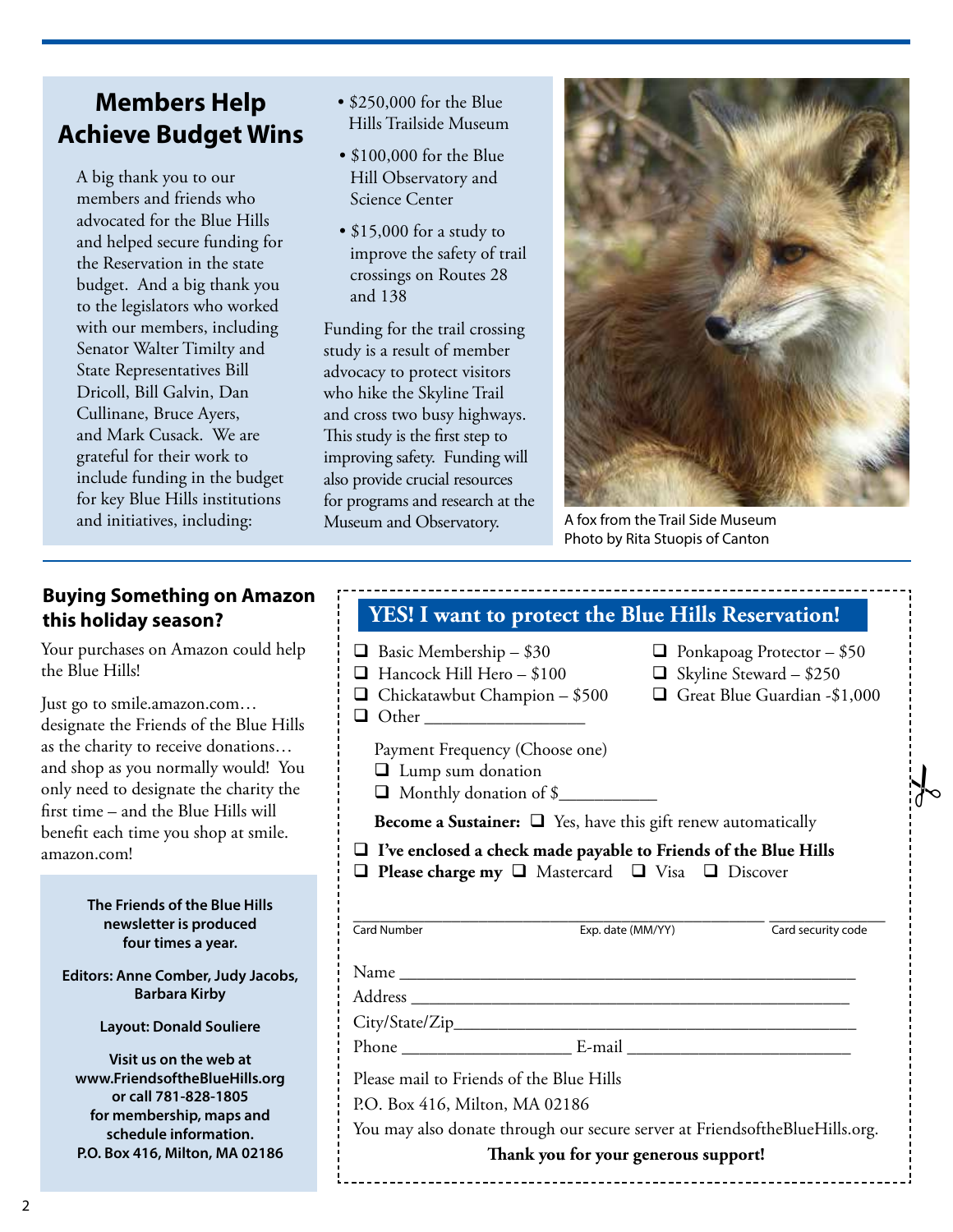## **Enjoy the "Best of Boston" in the Best of the Blue Hills!**

#### **Your Chance to Win Fine Dining with Spectacular Views**

By entering our Dinner in the Blue Hills Raffle, you have a chance to enjoy dinner for six from The Townshend in Quincy, voted "2017 Best of Boston for General Excellence- South."

You and five guests will enjoy an unforgettable meal with spectacular views of the ocean and the Boston skyline in the heart of the Blue Hills Reservation. Staff from The Townshend will serve appetizers, entrée and dessert in an elegant setting on the rooftop of the Blue Hill Observatory. You will also receive a private tour of this historically significant landmark, the oldest continuously working observatory in the country.

Tickets are \$15 each or 3/\$35 and can be purchased online on our secure website: www.FriendsoftheBlueHills. org/Raffle2017. Some restrictions apply, so please visit our website for more details.



The rooftop of the Observatory offers spectacular panoramic views.

The winning ticket will be drawn at our Annual Celebration to be held on Thursday, October 5. You need not be present to win…but you have to enter to win, so buy your raffle ticket today!

**Best of Boston** 2017 BEST RESTAURANT, GENERAL EXCELLENCE, SOUTH The Townshend



Grilled pork chop with napa cabbage is a favorite at The Townshend.

## **Sunset Hike to the Top of Great Blue**



Milton family Brian and Amber Kelsey with children Beckett and Parker enjoy last year's sunset hike.

Please join us on Saturday, October 14, from 4:30-7:30 p.m. for a spectacular hike to view the sunset during peak foliage season. Bring your family and friends for this self-guided hike to

the top of Great Blue. We'll provide complimentary snacks at the bottom of the mountain to give you energy for the walk up and hot cider and apples at the top. You can even bring a picnic dinner

to eat at the summit! This is your only opportunity to hike down Great Blue at night; after sunset (at approximately 6 p.m.), the ski area lights will be on to guide your way down.

For safety reasons, everyone must check in at the ski area at the base of the hill before and after hiking up. Park at Blue Hills Ski Area, 4001 Washington St., Canton (Blue Hills Trailside Museum South parking lot). The Blue Hill Observatory will be open until 7:00 p.m. and will provide tours and viewing for a nominal charge.

The sunset hike is sponsored by Blue Hills Ski Area and the Friends of the Blue Hills.

For more information, visit FriendsoftheBlueHills.org/sunset or email info@FriendsoftheBlueHills.org.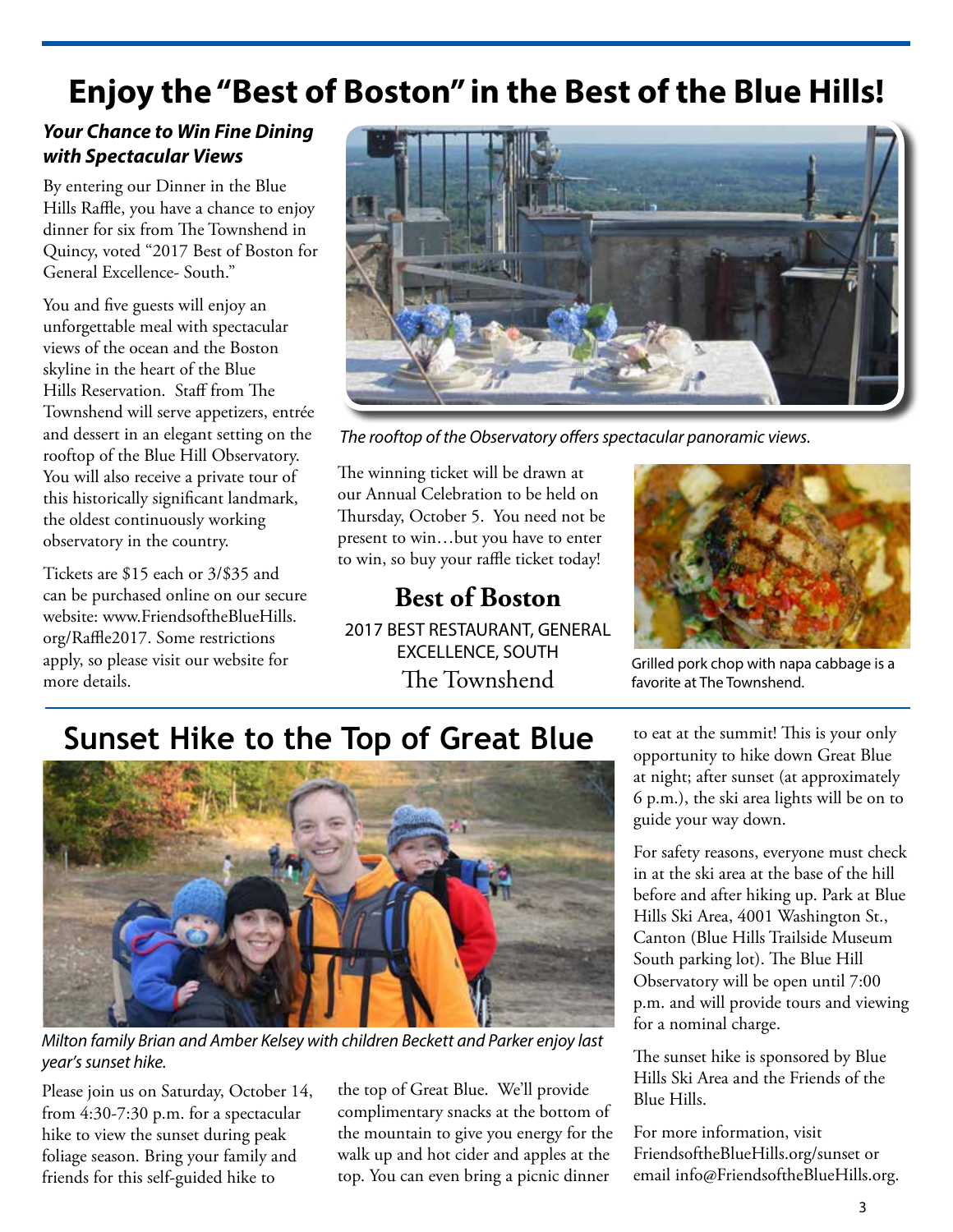## **New Member Welcome Hike**

In July, new members were treated to dinner at Ponkapoag Pond and a guided tour of Ponkapoag Bog, led by Boston University biologist and Friends' board member, Rick Kesseli. Both new and returning members are crucial to caring for the Blue Hills. Each year, members are invited to exclusive events to recognize their contribution to protecting and maintaining the Blue Hills.



Rick Kesseli pointing out unusual plants at the New Member Walk.

### **The Best Way to "Participate and Contribute to the Park's Preservation"**

George Keefe attended the recent New Member Welcome Walk and shared why the Blue Hills – and being a Friends'

member – is important to him.

"My favorite activity in the Blue Hills is hiking. The amazing variety of terrain and landscape makes any walk interesting. The large network of trails makes it easy to put together a loop that's either very challenging or more relaxed for enjoying the



seasonal changes. My favorite places in the park are Buck Hill for the view of the city and the Slide Notch Path / Sassaman Notch Path section of the Red Dot Trail.

I've been enjoying the park for years. It's an amazing resource that's easily accessible to so many people in Massachusetts. Membership in the Friends of the Blue Hills provides the best opportunity for me to participate and contribute to the park's preservation.''

*Join us at the Annual Celebration on October 5 to meet other people like George – and like you – who love the Blue Hills and want to protect it. Visit FriendsoftheBlueHills.org/Celebrate2017.*

## **Honoring Hilltop and Skyline Society Members Celebrating Gifts of Today and Tomorrow**

Members of the Hilltop and Skyline Societies were honored for their generosity and commitment to the Blue Hills at a soiree this summer. Participants enjoyed an evening in the home of board member Laura Beebe, whose historic estate abuts the Blue Hills Reservation.

The Hilltop Society recognizes members who have given \$1,000 or more in one calendar year to the Friends of the Blue Hills. Skyline Society members have remembered the Friends of the Blue Hills in their Will with a gift of any amount.

For information about both societies, visit FriendsoftheBlueHills.org/ societies or contact Judy Lehrer Jacobs at 781-828-1805 or judy@ FriendsoftheBlueHills.org



Friends of the Blue Hills Board Members welcomed guests from the Hilltop and Skyline Societies at a special reception in a historic estate overlooking the Blue Hills. To learn more about both societies, visit FriendsoftheBlueHills.org/societies.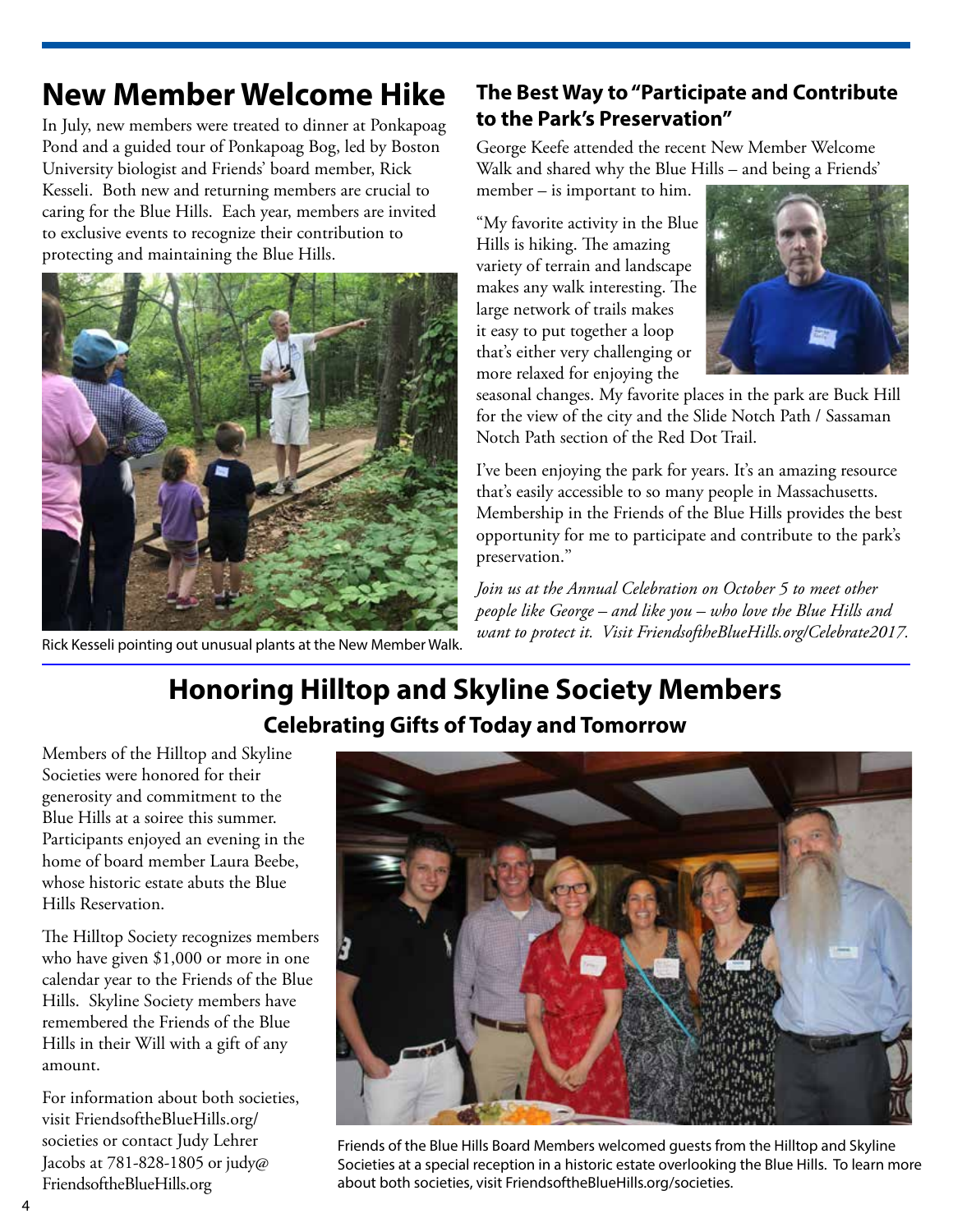# **Rake, dig or clip... Volunteers Maintain Trails for All Visitors**



Volunteers from Dedham Savings raked side ditches along Sawcut Run Path, helping to protect the trail from erosion. You can help care for the trails with your company for a service day... or come by yourself and make new friends at one of our monthly trail events. For more information, visit FriendsoftheBlueHills.org/trails-program.

## **Helping You Explore the Reservation 'Facebook Live Blue Hills Guide' Launches September 19 for Four Weeks**

When you hike the Blue Hills, do you wonder about the natural world around you? Maybe you notice ancient scrapes along the rocks or have questions about the plants and animals that change dramatically depending on where you

are in the park or what season you visit. Or maybe you want some tips on new places to explore.

To help you see the hidden changes in the



Blue Hills, learn about places you may not have visited and guide you in an exploration of the Blue Hills, we are launching a four-week Facebook Live video show called Blue Hills Guide. The Blue Hills Guide will run on Tuesdays at 1pm, beginning September 19. If you can't watch the live show, you can always watch the replay on Facebook or on our blog. Please tune in, ask questions, add your own insights, and be part of the Blue Hills community.

In a Facebook Live video this July, Jim Lagacy (at left), from Massachusetts Fish and Wildlife, revealed tips for how to enjoy fishing in the Blue Hills.

#### **Threat to Blue Hills Natural Buffer Averted**

#### *Working with the community helped transform a proposal that would have clear-cut woods next to Great Blue.*

In the spring of 2016, a developer met with the Friends of the Blue Hills to review options for developing the 46-acre Carberry Estate which sits next to the Blue Hills on Canton Avenue in Milton, not far from the Trailside Museum and Wolcott Path. The developer, Northland Development, offered several development proposals. One plan included sub-dividing the lot into 32 two-acre single family house parcels, a proposal that would require clear-cutting trees on most of the land. An alternative plan included an initial proposal of 76 units and would require changing the Town of Milton's zoning bylaws, but would preserve 50 percent of the total land area for open space (not including wetlands and streets which were already protected).

Friends of the Blue Hills worked with the community to encourage the second development option that would protect the most open space on the property.

In addition to concern about optimizing the amount of preserved open space, neighbors expressed concern about the number of units. After extensive negotiations, the neighbors were successful in having the number of units reduced from 76 to 54. The developer also agreed to work with Milton's Shade Tree Committee to protect the special trees and plant life on the property.

Challenges in the next phase of development include how to address traffic in this already high-traffic area along Route 138 and Canton Avenue and ways to be sensitive to the potential for archaeological finds on this property abutting the Blue Hills.